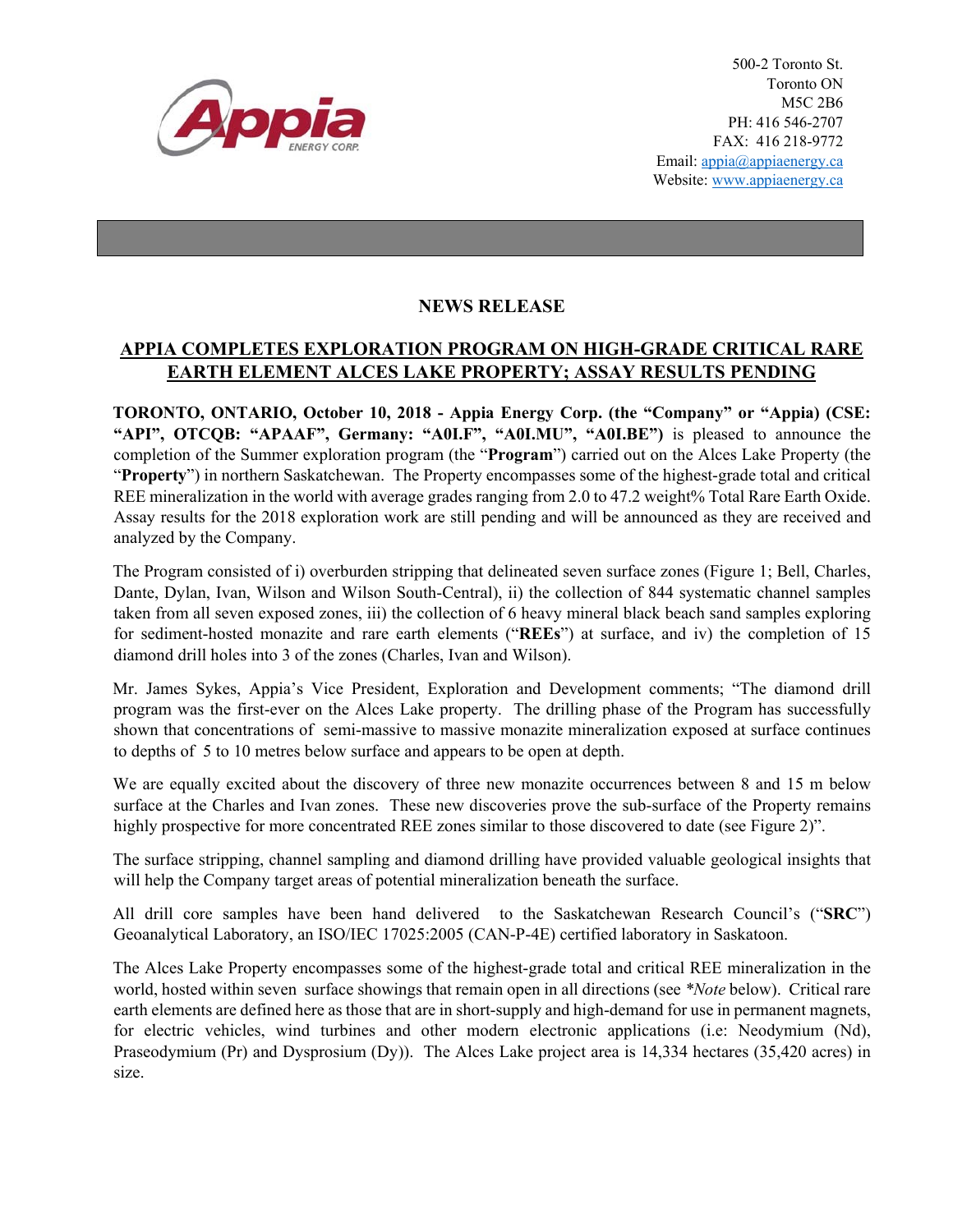*\*Note: The Alces Lake REE grades were compared with global REE deposit grades. The global REE deposit information was derived from publicly available information as of January 31, 2018, from individual company websites, SEDAR technical report filings, and the Technology Metals Research Advanced Rare Earth Projects Index [\(http://www.techmetalsresearch.com/metrics-indices/tmr-advanced-rare-earth-projects-index/\)](http://www.techmetalsresearch.com/metrics-indices/tmr-advanced-rare-earth-projects-index/).*

## **About Appia**

Appia is a Canadian publicly-traded company in the uranium and rare earth element sectors. The Company is currently focusing on delineating high-grade critical rare earth elements ("REE") and uranium on the Alces Lake property, as well as prospecting for high-grade uranium in the prolific Athabasca Basin on its Loranger, North Wollaston and Eastside, properties. The Company holds 100% of the surface rights to exploration over 63,980 hectares (158,098 acres) in Saskatchewan.

The Company also has NI 43-101 compliant resources of 8.0 M lbs  $U_3O_8$  and 47.7 M lbs Total REE Indicated and 20.1 M lbs  $U_3O_8$  and 133.2 M lbs Total REE Inferred in the Teasdale Zone plus 27.6 M lbs  $U_3O_8$  Inferred in the Banana Lake Zone in the historic mining camp of Elliot Lake in Ontario (previously reported in the Company's news release dated August 14, 2013). The resources are largely unconstrained along strike and down dip.

Appia's technical team is directed by James Sykes, who has had direct and indirect involvement with over 450 M lbs.  $U_3O_8$  being discovered in five deposits in the Athabasca Basin.

Appia currently has 58.4 million common shares outstanding, 76.6 million shares fully diluted.

The technical content in this news release was reviewed and approved by Thomas Skimming, P.Eng, a Director of Appia, and a Qualified Person as defined by National Instrument 43-101.

*Cautionary Note Regarding Forward-Looking Statements*: *This News Release contains forward-looking statements which are typically preceded by, followed by or including the words "believes", "expects", "anticipates", "estimates", "intends", "plans" or similar expressions. Forward-looking statements are not guarantees of future performance as they involve risks, uncertainties and assumptions. We do not intend and do not assume any obligation to update these forward- looking statements and shareholders are cautioned not to put undue reliance on such statements.* 

*Neither the Canadian Securities Exchange nor its Market Regulator (as that term is defined in the policies of the CSE) accepts responsibility for the adequacy or accuracy of this release.* 

For further information, please contact:

**Tom Drivas**, President, CEO and Director: (tel) 416-546-2707, (fax) 416-218-9772 or (email) [appia@appiaenergy.ca](mailto:appia@appiaenergy.ca)

**James Sykes**, VP Exploration & Development, (tel) 306-221-8717, (fax) 416-218-9772 or (email) [jsykes@uraniumgeologist.com](mailto:jsykes@uraniumgeologist.com)

**Frank van de Water**, Chief Financial Officer and Director, (tel) 416-546-2707, (fax) 416-218-9772 or (email) [fvandewater@rogers.com](mailto:fvandewater@rogers.com)